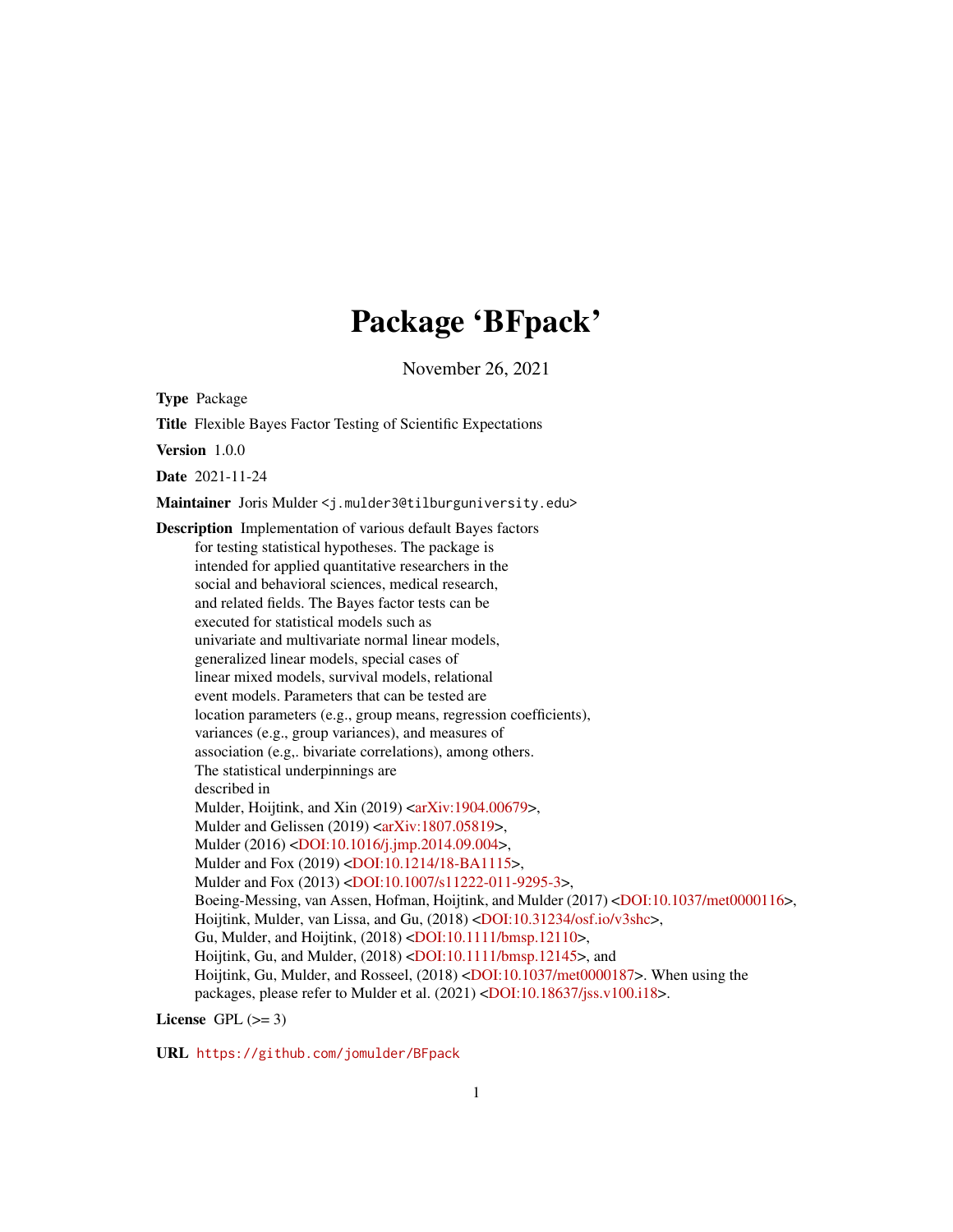Encoding UTF-8

LazyData true

NeedsCompilation yes

RoxygenNote 7.1.2

**Depends** R  $(>= 3.0.0)$ , bain

Imports stats, MASS, Matrix, mvtnorm, pracma, lme4, extraDistr

Suggests testthat, polycor, survival, pscl, metafor, knitr, rmarkdown, lmtest

# VignetteBuilder knitr

Author Joris Mulder [aut, cre], Caspar van Lissa [aut, ctb], Donald R. Williams [aut, ctb], Xin Gu [aut], Anton Olsson-Collentine [aut, ctb], Florian Boeing-Messing [aut, ctb], Jean-Paul Fox [aut, ctb], Janosch Menke [ctb], Robbie van Aert [ctb], Barry Brown [ctb], James Lovato [ctb], Kathy Russell [ctb], Lapack 3.8 [ctb], Jack Dongarra [ctb], Jim Bunch [ctb], Cleve Moler [ctb], Gilbert Stewart [ctb], John Burkandt [ctb], Ashwith Rego [ctb], Alexander Godunov [ctb], Alan Miller [ctb], Jean-Pierre Moreau [ctb], The R Core Team [cph]

# Repository CRAN

Date/Publication 2021-11-26 16:11:46 UTC

# R topics documented: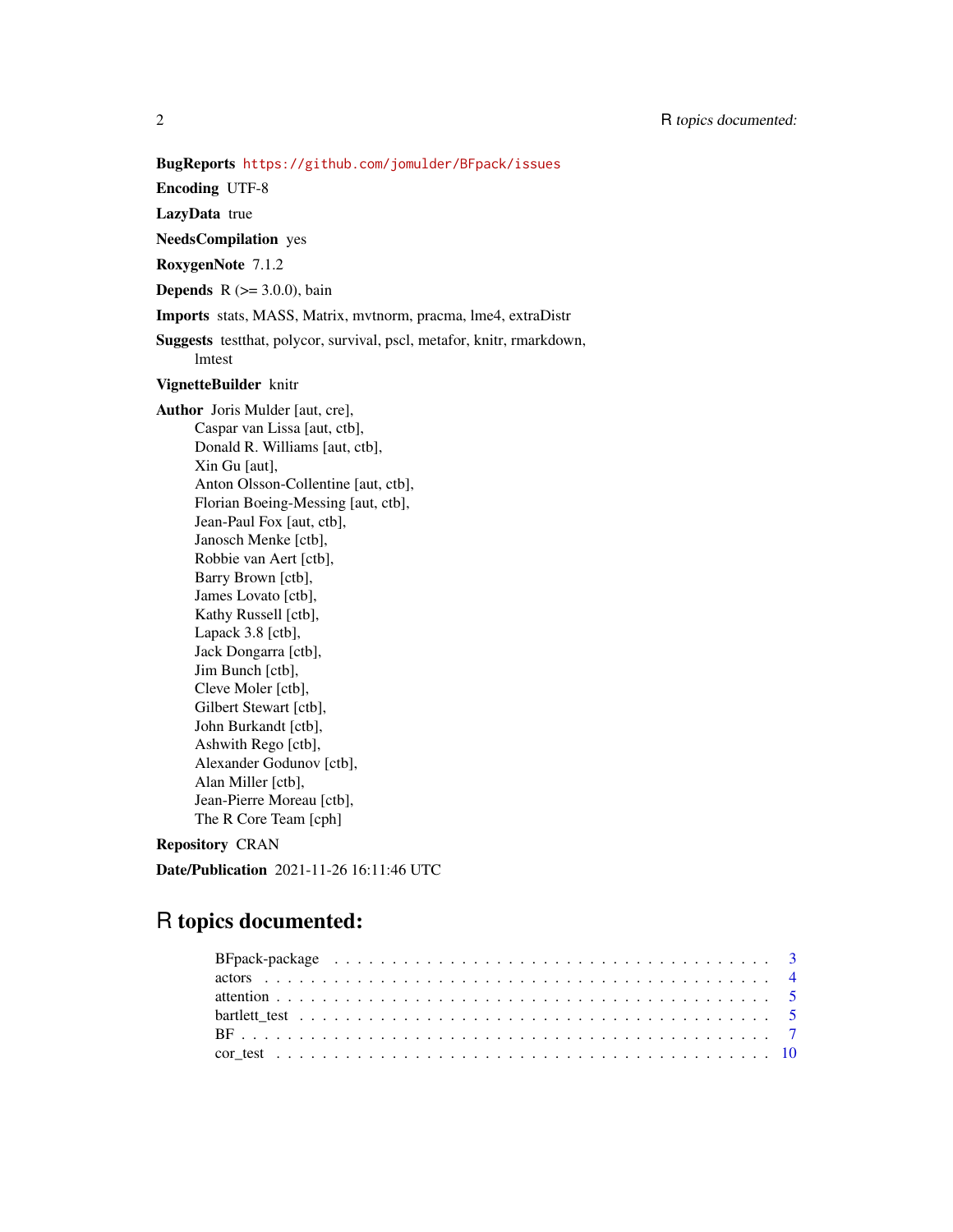# <span id="page-2-0"></span>BFpack-package 3

| Index | 19 |
|-------|----|

BFpack-package *BFpack: Flexible Bayes factor testing of scientific expectations*

# Description

The R package **BF pack** provides tools for exploratory and confirmatory Bayesian hypothesis testing using Bayes factors and posterior probabilities under common statistical models. The main function 'BF' needs a fitted model 'x' as input argument. Depending on the class of the fitted model, a standard hypothesis test is executed by default. For example, if 'x' is a fitted regression model of class 'lm' then posterior probabilities are computed of whether each separate coefficient is zero, negative, or positive (assuming equal prior probabilities). If one has specific hypotheses with equality and/or order constraints on the parameters under the fitted model 'x' then these can be formulated using the 'hypothesis' argument (a character string), possibly together prior probabilities for the hypotheses via the 'prior' argument (default all hypotheses are equally likely a priori), and the 'complement' argument which is a logical stating whether the complement hypotheses should be included in the case ('TRUE' by default).

Use compilation for Fortran functions

# References

Mulder, J., D.R. Williams, Gu, X., A. Tomarken, F. Böing-Messing, J.A.O.C. Olsson-Collentine, Marlyne Meyerink, J. Menke, J.-P. Fox, Y. Rosseel, E.J. Wagenmakers, H. Hoijtink., and van Lissa, C. (submitted). BFpack: Flexible Bayes Factor Testing of Scientific Theories in R. [https://](https://arxiv.org/abs/1911.07728) [arxiv.org/abs/1911.07728](https://arxiv.org/abs/1911.07728)

Mulder, J., van Lissa, C., Gu, X., Olsson-Collentine, A., Boeing-Messing, F., Williams, D. R., Fox, J.-P., Menke, J., et al. (2019). BFpack: Flexible Bayes Factor Testing of Scientific Expectations. (Version 0.2.1) <https://CRAN.R-project.org/package=BFpack>

# Examples

```
## Not run:
# EXAMPLE 1. One-sample t test
ttest1 <- t_test(therapeutic, mu = 5)
print(ttest1)
# confirmatory Bayesian one sample t test
```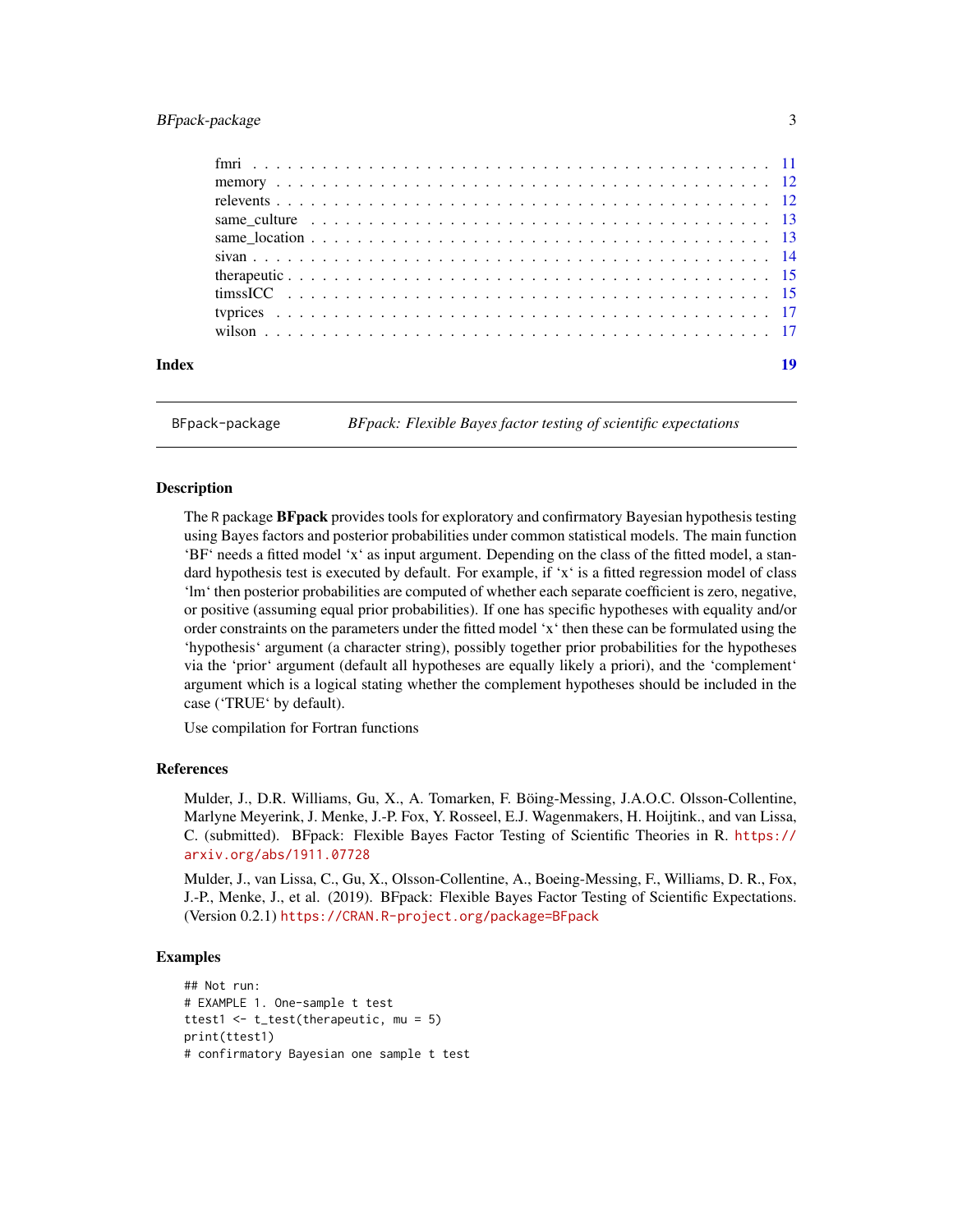```
4 actors and \alpha actors are \alpha actors and \alpha actors are \alpha actors and \alpha actors are \alpha actors and \alpha
```

```
BF1 \leq BF(ttest1, hypothesis = "mu = 5")
summary(BF1)
# exploratory Bayesian one sample t test
BF(ttest1)
# EXAMPLE 2. ANOVA
aov1 \leq aov(price \sim anchor * motivation, data = tvprices)
BF1 < -BF(aov1, hypothesis = "anchorrounded = motivationlow;
                              anchorrounded < motivationlow")
summary(BF1)
# EXAMPLE 3. Logistic regression
fit <- glm(sent ~ ztrust + zfWHR + zAfro + glasses + attract + maturity +
   tattoos, family = binomial(), data = wilson)
BF1 <- BF(fit, hypothesis = "ztrust > zfWHR > 0;
                             ztrust > 0 & zfWHR = 0")
summary(BF1)
# EXAMPLE 4. Correlation analysis
set.seed(123)
cor1 <- cor_test(memory[1:20,1:3])
BF1 < -BF(cor1)summary(BF1)
BF2 \leq BF(cor1, hypothesis = "Wmn_with_Im > Wmn_with_Del > 0;
                              Wmn_with\_Im = Wmn_with\_Del = 0")summary(BF2)
## End(Not run)
```
actors *Actors from a small hypothetical network*

# Description

The related data files 'events', 'same\_location', 'same\_culture' contain information on the event sequence and the two event statistics respectively.

#### Usage

data(actors)

#### Format

dataframe (25 rows, 4 columns)

| actors\$id                      | integer | ID of the employee, corresponding to the sender and receiver IDs in the events data frame |
|---------------------------------|---------|-------------------------------------------------------------------------------------------|
| <b>actors\$location</b> numeric |         | Location of the actor, ranging from 1-4                                                   |
| actors\$culture                 |         | character Categorical variable, indicating the culture of the employee                    |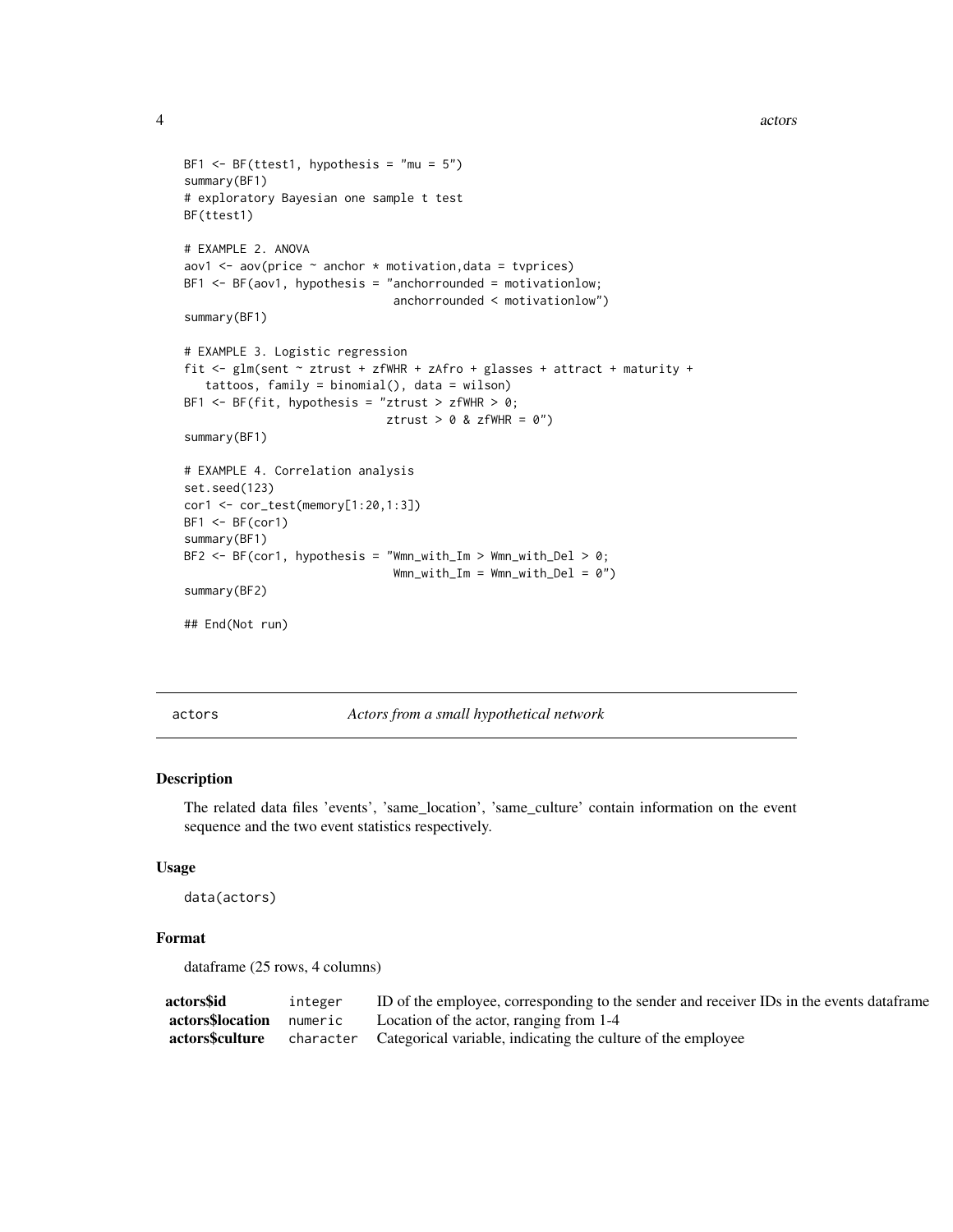<span id="page-4-0"></span>attention *Multiple Sources of Attentional Dysfunction in Adults With Tourette's Syndrome*

#### Description

Data from a psychological study comparing attentional performances of Tourette's syndrome (TS) patients, ADHD patients, and controls. These data were simulated using the sufficient statistics from Silverstein, Como, Palumbo, West, and Osborn (1995).

#### Usage

data(attention)

#### Format

A data.frame with 51 rows and 2 columns.

#### Details

|       |        | <b>accuracy</b> numeric Participant's accuracy in the attentional task |
|-------|--------|------------------------------------------------------------------------|
| group | factor | Participant's group membership (TS patient, ADHD patient, or control)  |

#### References

Silverstein, S. M., Como, P. G., Palumbo, D. R., West, L. L., & Osborn, L. M. (1995). Multiple sources of attentional dysfunction in adults with Tourette's syndrome: Comparison with attention deficit-hyperactivity disorder. Neuropsychology, 9(2), 157-164. doi:10.1037/0894-4105.9.2.157

<span id="page-4-1"></span>bartlett\_test *Bartlett Test of Homogeneity of Variances*

# Description

Performs Bartlett's test of the null that the variances in each of the groups (samples) are the same.

#### Usage

```
bartlett_test(x, g, ...)
## Default S3 method:
bartlett_test(x, g, ...)
```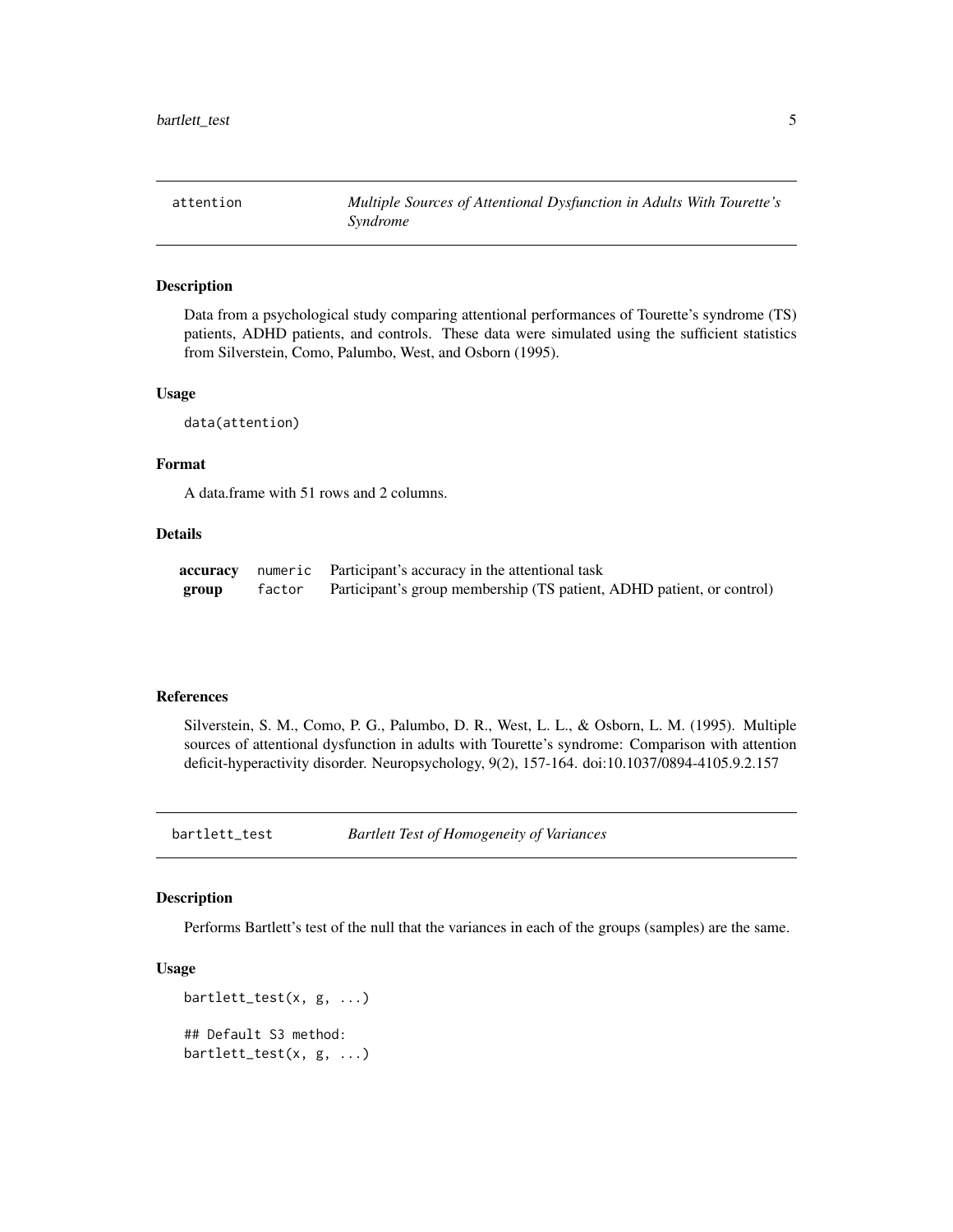#### **Arguments**

|         | a numeric vector of data values, or a list of numeric data vectors representing the<br>respective samples, or fitted linear model objects (inheriting from class "lm"). |
|---------|-------------------------------------------------------------------------------------------------------------------------------------------------------------------------|
| g       | a vector or factor object giving the group for the corresponding elements of x.<br>Ignored if x is a list.                                                              |
| $\cdot$ | further arguments to be passed to or from methods.                                                                                                                      |

#### Details

x must be a numeric data vector, and g must be a vector or factor object of the same length as x giving the group for the corresponding elements of x.

#### Value

A list with class "bartlett\_htest" containing the following components:

| statistic | Bartlett's K-squared test statistic.                                                         |
|-----------|----------------------------------------------------------------------------------------------|
| parameter | the degrees of freedom of the approximate chi-squared distribution of the test<br>statistic. |
| p.value   | the p-value of the test.                                                                     |
| conf.int  | a confidence interval for the mean appropriate to the specified alternative hy-<br>pothesis. |
| method    | the character string "Bartlett test of homogeneity of variances".                            |
| data.name | a character string giving the names of the data.                                             |
| vars      | the sample variances across groups (samples).                                                |
| n         | the number of observations per group (sample)                                                |

#### Bain t\_test

In order to allow users to enjoy the functionality of bain with the familiar stats-function bartlett.test, we have had to make minor changes to the function bartlett.test.default. All rights to, and credit for, the function bartlett.test.default belong to the R Core Team, as indicated in the original license below. We make no claims to copyright and incur no liability with regard to the changes implemented in bartlett\_test.

This the original copyright notice by the R core team: File src/library/stats/R/bartlett\_test.R Part of the R package, https://www.R-project.org

Copyright (C) 1995-2015 The R Core Team

This program is free software; you can redistribute it and/or modify it under the terms of the GNU General Public License as published by the Free Software Foundation; either version 2 of the License, or (at your option) any later version.

This program is distributed in the hope that it will be useful, but WITHOUT ANY WARRANTY; without even the implied warranty of MERCHANTABILITY or FITNESS FOR A PARTICULAR PURPOSE. See the GNU General Public License for more details.

A copy of the GNU General Public License is available at https://www.R-project.org/Licenses/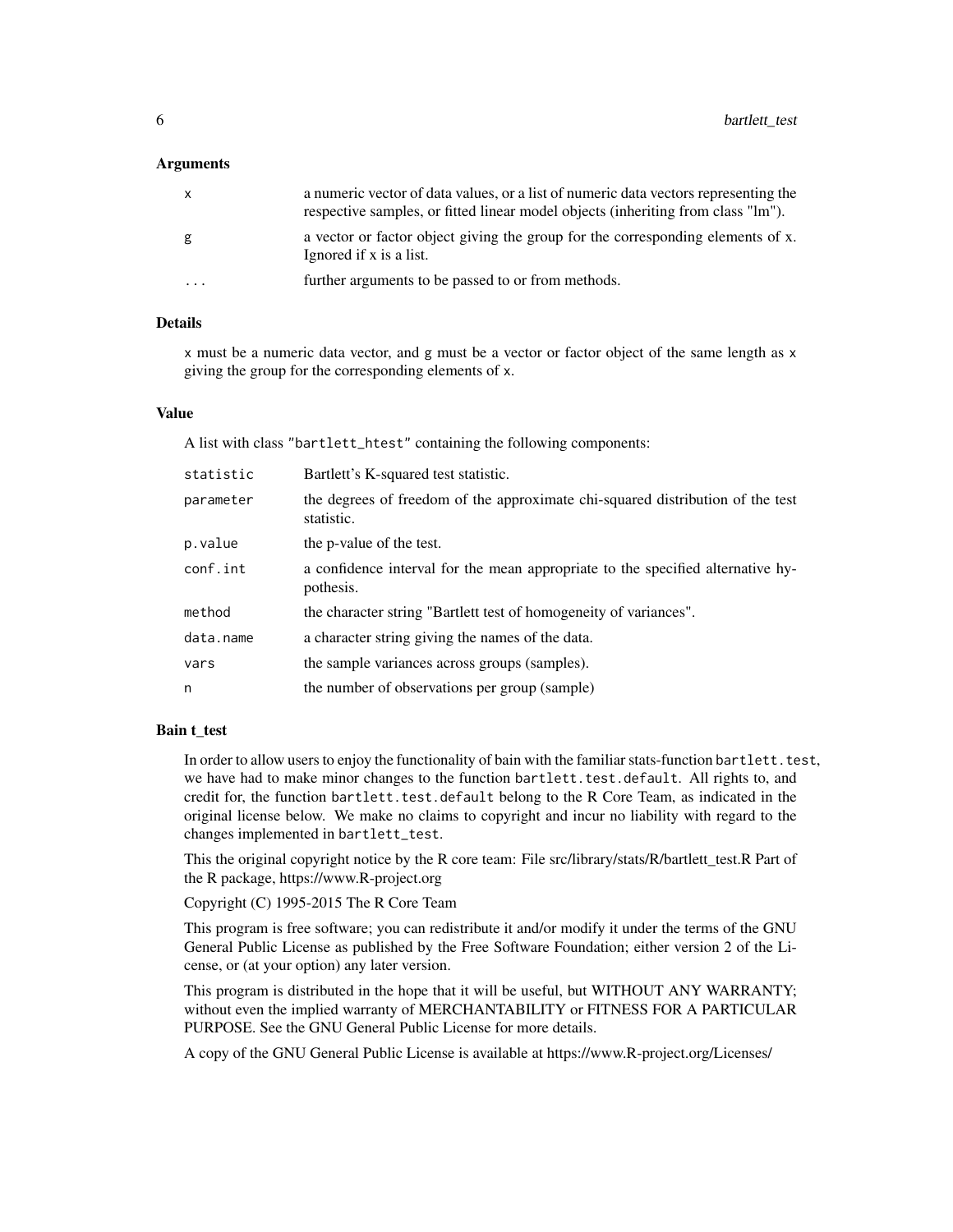#### <span id="page-6-0"></span>References

Bartlett, M. S. (1937). Properties of sufficiency and statistical tests. Proceedings of the Royal Society of London Series A 160, 268–282. DOI: 10.1098/rspa.1937.0109.

# Examples

require(graphics)

```
plot(count ~ spray, data = InsectSprays)
bartlett_test(InsectSprays$count, InsectSprays$spray)
```
BF *Bayes factors for Bayesian exploratory and confirmatory hypothesis testing*

# Description

The BF function can be used for hypothesis testing and model selection using the Bayes factor. By default exploratory hypothesis tests are performed of whether each model parameter equals zero, is negative, or is positive. Confirmatory hypothesis tests can be executed by specifying hypotheses with equality and/or order constraints on the parameters of interest.

#### Usage

BF(x, hypothesis, prior.hyp, complement, Sigma, n, ...)

### Arguments

| X          | An R object containing the outcome of a statistical analysis. An R object con-<br>taining the outcome of a statistical analysis. Currently, the following objects can<br>be processed: $t_{test}()$ , bartlett_test $()$ , lm $()$ , aov $()$ , manova $()$ , cor_test $()$ , lmer $()$<br>(only for testing random intercep variances), glm(), coxph(), survreg(), polr(),<br>$zeroinfl($ ), $rma()$ , or named vector objects. In the case $x$ is a named vector, the<br>arguments Sigma and n are also needed. See vignettes for elaborations. |
|------------|---------------------------------------------------------------------------------------------------------------------------------------------------------------------------------------------------------------------------------------------------------------------------------------------------------------------------------------------------------------------------------------------------------------------------------------------------------------------------------------------------------------------------------------------------|
| hypothesis | A character string containing the constrained (informative) hypotheses to eval-<br>uate in a confirmatory test. The default is NULL, which will result in standard<br>exploratory testing under the model x.                                                                                                                                                                                                                                                                                                                                      |
| prior.hyp  | A vector specifying the prior probabilities of the hypotheses. The default is<br>NULL which will specify equal prior probabilities.                                                                                                                                                                                                                                                                                                                                                                                                               |
| complement | a logical specifying whether the complement should be added to the tested hy-<br>pothesis under hypothesis.                                                                                                                                                                                                                                                                                                                                                                                                                                       |
| Sigma      | An approximate posterior covariance matrix (e.g., error covariance matrix) of<br>the parameters of interest. This argument is only required when x is a named<br>vector.                                                                                                                                                                                                                                                                                                                                                                          |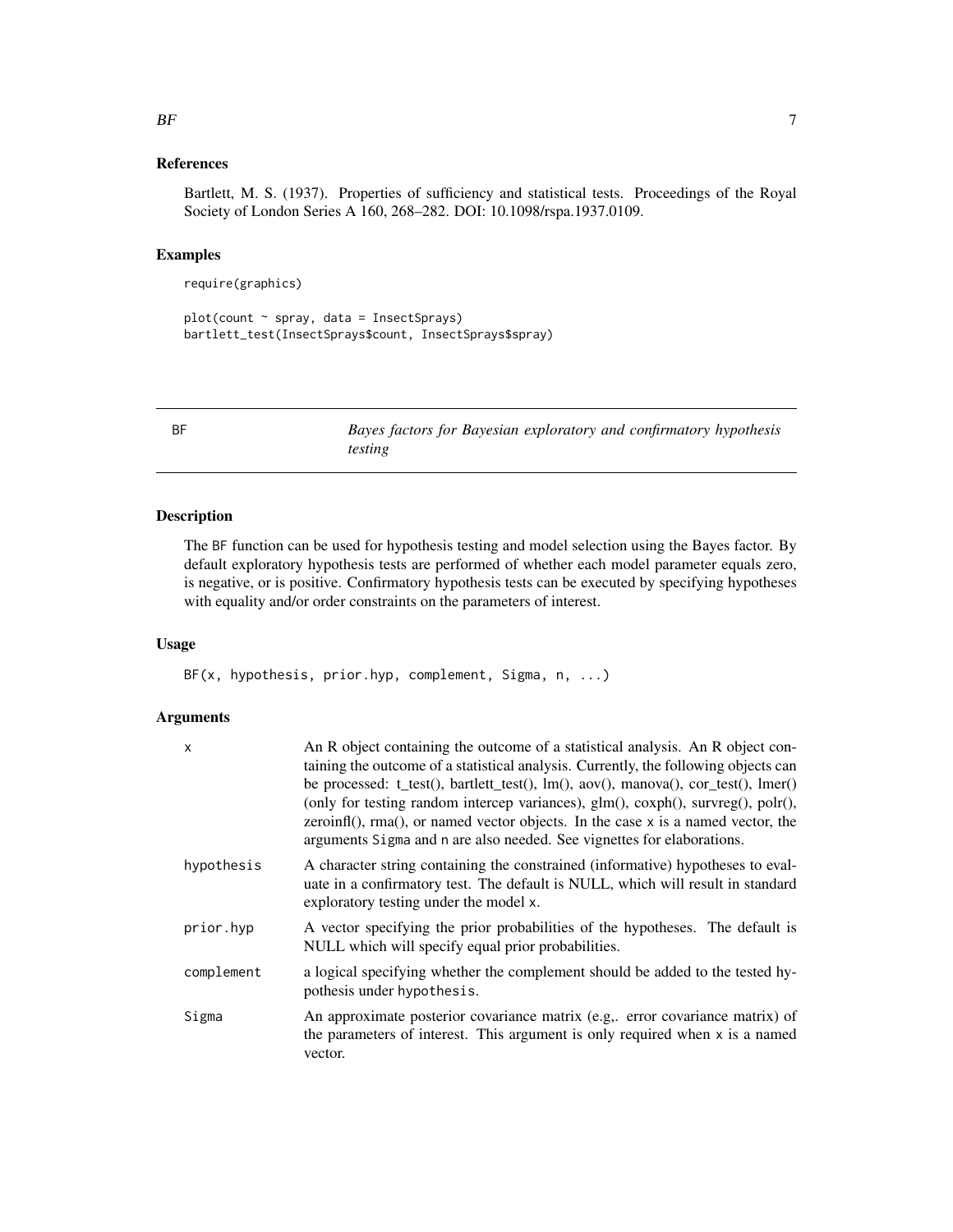<span id="page-7-0"></span>

| n        | The (effective) sample size that was used to acquire the estimates in the named<br>vector x and the error covariance matrix Sigma. This argument is only required<br>when x is a named vector. |
|----------|------------------------------------------------------------------------------------------------------------------------------------------------------------------------------------------------|
| $\cdots$ | Parameters passed to and from other functions.                                                                                                                                                 |

# Details

The function requires a fitted modeling object. Current analyses that are supported: [t\\_test](#page-0-0), [bartlett\\_test](#page-4-1), [aov](#page-0-0), [manova](#page-0-0), [lm](#page-0-0), mlm, [glm](#page-0-0), [hetcor](#page-0-0), [lmer](#page-0-0), [coxph](#page-0-0), [survreg](#page-0-0), [zeroinfl](#page-0-0), [rma](#page-0-0) and [polr](#page-0-0).

For testing parameters from the results of t\_test(), lm(), aov(), manova(), and bartlett\_test(), hypothesis testing is done using adjusted fractional Bayes factors are computed (using minimal fractions). For testing measures of association (e.g., correlations) via cor\_test(), Bayes factors are computed using joint uniform priors under the correlation matrices. For testing intraclass correlations (random intercept variances) via lmer(), Bayes factors are computed using uniform priors for the intraclass correlations. For all other tests, approximate adjusted fractional Bayes factors (with minimal fractions) are computed using Gaussian approximations, similar as a classical Wald test.

#### Value

The output is an object of class BF. The object has elements:

- BFtu\_exploratory: The Bayes factors of the constrained hypotheses against the unconstrained hypothesis in the exploratory test.
- PHP\_exploratory: The posterior probabilities of the constrained hypotheses in the exploratory test.
- BFtu confirmatory: The Bayes factors of the constrained hypotheses against the unconstrained hypothesis in the confirmatory test using the hypothesis argument.
- PHP\_confirmatory: The posterior probabilities of the constrained hypotheses in the confirmatory test using the hypothesis argument.
- BFmatrix\_confirmatory: The evidence matrix which contains the Bayes factors between all possible pairs of hypotheses in the confirmatory test.
- BFtable\_confirmatory: The Specification table (output when printing the summary of a BF for a confirmatory test) which contains the different elements of the extended Savage Dickey density ratio where
	- The first column 'complex=' quantifies the relative complexity of the equality constraints of a hypothesis (the prior density at the equality constraints in the extended Savage Dickey density ratio).
	- The second column 'complex>' quantifies the relative complexity of the order constraints of a hypothesis (the prior probability of the order constraints in the extended Savage Dickey density ratio).
	- The third column 'fit=' quantifies the relative fit of the equality constraints of a hypothesis (the posterior density at the equality constraints in the extended Savage Dickey density ratio).
	- The fourth column 'fit>' quantifies the relative fit of the order constraints of a hypothesis (the posterior probability of the order constraints in the extended Savage Dickey density ratio)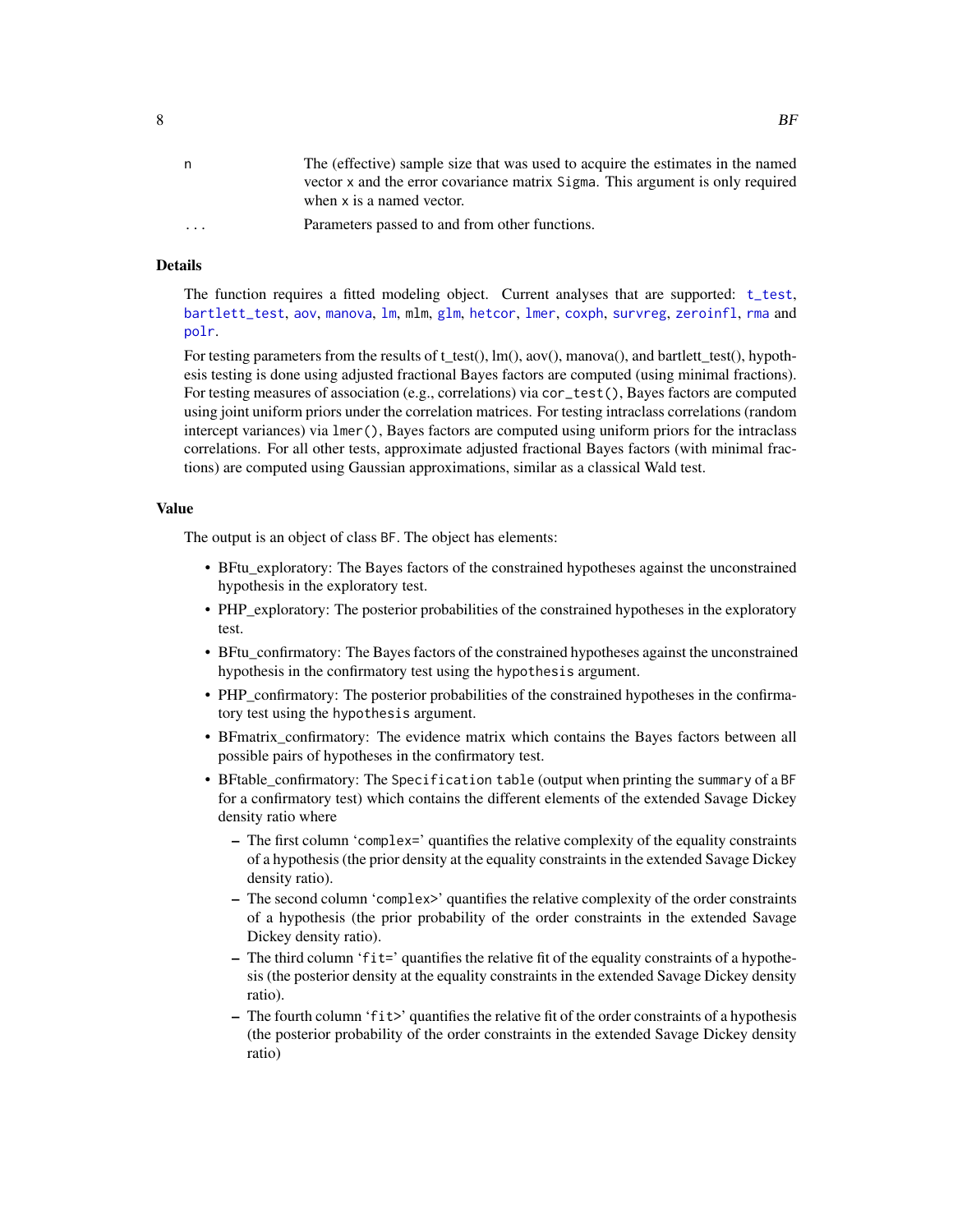- The sixth column 'BF>' contains the Bayes factor of the order constraints against the unconstrained hypothesis.
- The seveth column 'BF' contains the Bayes factor of the constrained hypothesis against the unconstrained hypothesis.
- The eigth column 'BF=' contains the posterior probabilities of the constrained hypotheses.
- prior: The prior probabilities of the constrained hypotheses in a confirmatory test.
- hypotheses: The tested constrained hypotheses in a confirmatory test.
- estimates: The unconstrained estimates.
- model: The input model x.
- call: The call of the BF function.

#### References

Mulder, J., D.R. Williams, Gu, X., A. Tomarken, F. Böing-Messing, J.A.O.C. Olsson-Collentine, Marlyne Meyerink, J. Menke, J.-P. Fox, Y. Rosseel, E.J. Wagenmakers, H. Hoijtink., and van Lissa, C. (2021). BFpack: Flexible Bayes Factor Testing of Scientific Theories in R. Journal of Statistical Software. <DOI:10.18637/jss.v100.i18>

#### Examples

```
# EXAMPLE 1. One-sample t test
ttest1 <- bain::t_test(therapeutic, mu = 5)
print(ttest1)
# confirmatory Bayesian one sample t test
BF1 \leq BF(ttest1, hypothesis = "mu = 5")
summary(BF1)
# exploratory Bayesian one sample t test
BF(ttest1)
# EXAMPLE 2. ANOVA
aov1 \leq aov(price \sim anchor \star motivation, data = tvprices)
# check the names of the model parameters
names(aov1$coefficients)
BF1 <- BF(aov1, hypothesis = "anchorrounded = motivationlow;
                              anchorrounded < motivationlow;
                              anchorrounded > motivationlow")
summary(BF1)
# EXAMPLE 3. Logistic regression
fit <- glm(sent ~ ztrust + zfWHR + zAfro + glasses + attract + maturity +
   tattoos, family = binomial(), data = wilson)
BF1 \leq BF(fit, hypothesis = "ztrust > (zfWHR, zAfro) > 0;
                             ztrust > 0 & zfWHR=zAfro= 0")
summary(BF1)
```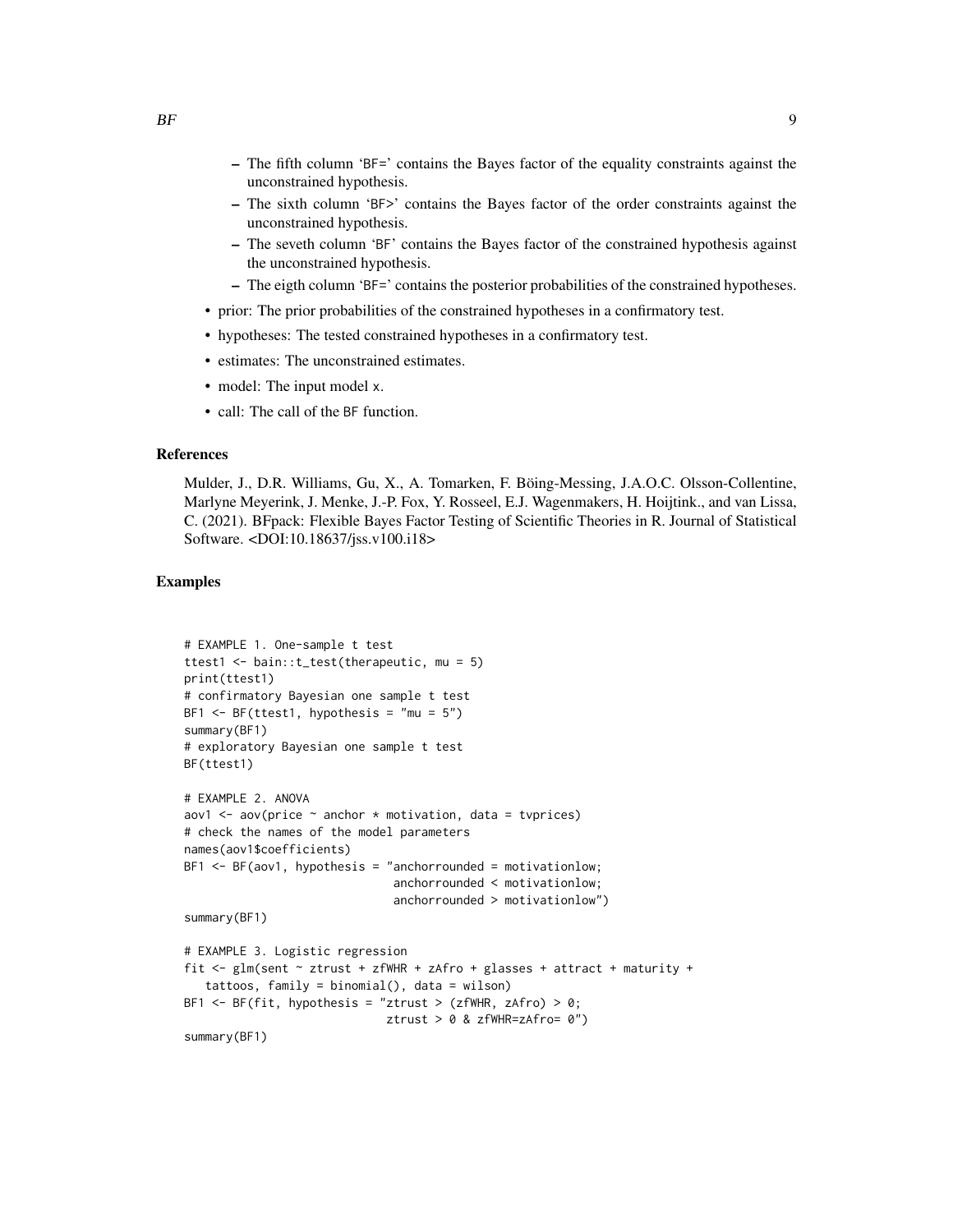```
# EXAMPLE 4. Correlation analysis
set.seed(123)
cor1 <- cor_test(memory[1:20,1:3])
BF1 < -BF(cor1)summary(BF1)
BF2 \leq -BF(cor1, hypothesis = "Wmn_with\_Im > Wmn_with\_Del > 0;Wmn_with_Im = Wmn_with_Del = 0")summary(BF2)
# EXAMPLE 5. Bayes factor testing on a named vector
# We illustrate the computation of Bayes factors using a named vector
# as input on a Poisson regression model
poisson1 \leq glm(formula = breaks \sim wool + tension,
  data = datasets::warpbreaks, family = poisson)
# extract estimates, error covariance matrix, and sample size,
# from fitted object
estimates <- poisson1$coefficients
covmatrix <- vcov(poisson1)
samplesize <- nobs(poisson1)
# compute Bayes factors on equal/order constrained hypotheses on coefficients
BF1 <- BF(estimates, Sigma = covmatrix, n = samplesize, hypothesis =
"woolB > tensionM > tensionH; woolB = tensionM = tensionH")
summary(BF1)
```

| cor_test | <i>Bayesian correlation analysis</i> |
|----------|--------------------------------------|
|          |                                      |

#### Description

Estimate the unconstrained posterior for the correlations using a joint uniform prior.

#### Usage

 $cor\_test(..., formula = NULL, iter = 5000)$ 

#### Arguments

| $\cdots$ | matrices (or data frames) of dimensions <i>n</i> (observations) by <i>p</i> (variables) for<br>different groups (in case of multiple matrices or data frames). |
|----------|----------------------------------------------------------------------------------------------------------------------------------------------------------------|
| formula  | an object of class formula. This allows for including control variables in the<br>model (e.g., $\sim$ education).                                              |
| iter     | number of iterations from posterior (default is 5000).                                                                                                         |

#### Value

list of class cor\_test:

• meanF posterior means of Fisher transform correlations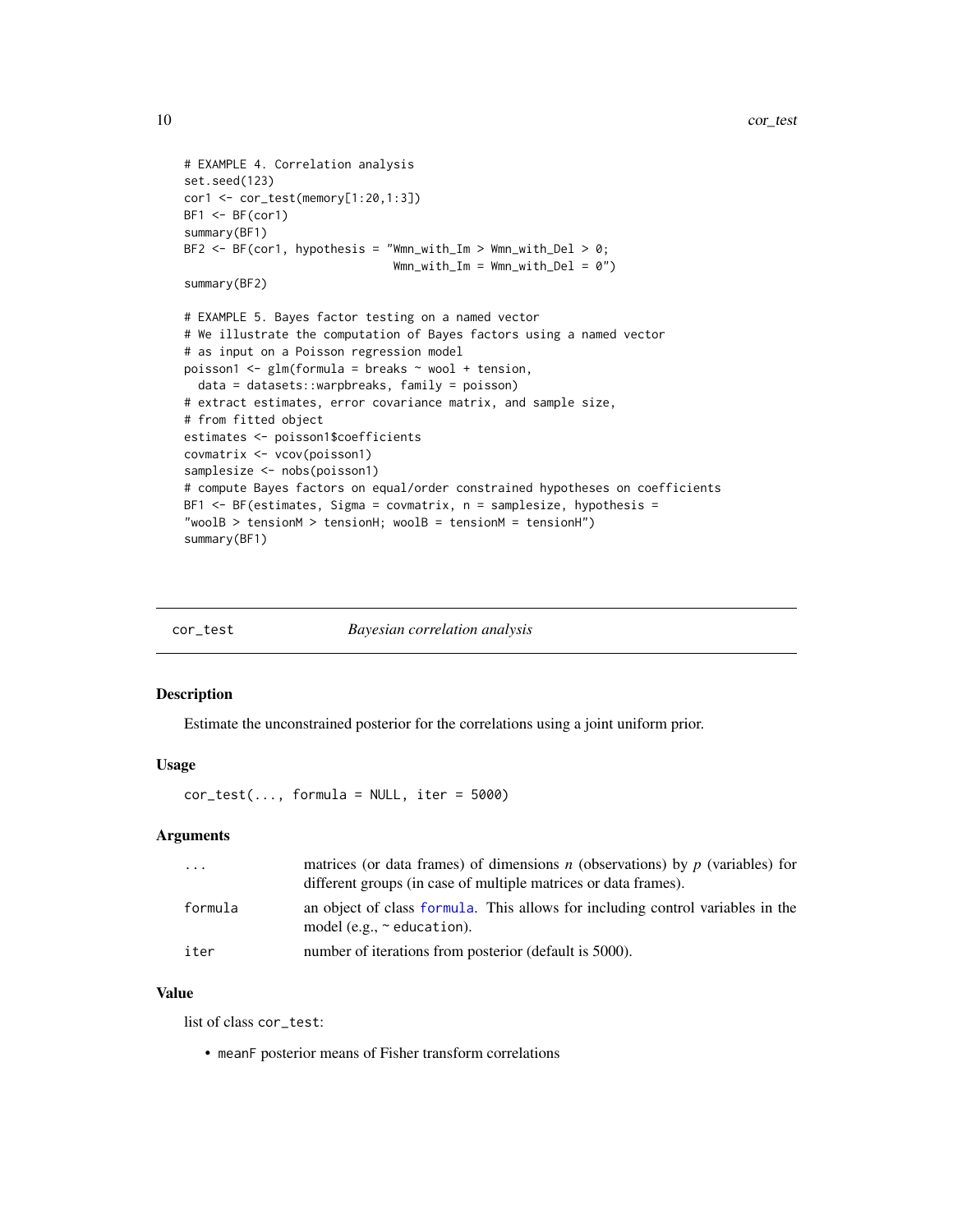<span id="page-10-0"></span>fmri 11

- covmF posterior covariance matrix of Fisher transformed correlations
- correstimates posterior estimates of correlation coefficients
- corrdraws list of posterior draws of correlation matrices per group
- corrnames names of all correlations

#### Examples

```
# Bayesian correlation analysis of the 6 variables in 'memory' object
# we consider a correlation analysis of the first three variable of the memory data.
fit <- cor_test(BFpack::memory[,1:3])
# Bayesian correlation of variables in memory object in BFpack while controlling
# for the Cat variable
fit \le cor_test(BFpack::memory[,c(1:4)],formula = \sim Cat)
# Bayesian correlation analysis of first three variables in memory data
# for two different groups
HC <- subset(BFpack::memory[,c(1:3,7)], Group == "HC")[,-4]
SZ <- subset(BFpack::memory[,c(1:3,7)], Group == "SZ")[,-4]
fit <- cor_test(HC,SZ)
```
fmri *fMRI data*

#### **Description**

fMRI data assessing relation between individual differences in the ability to recognize faces and cars and thickness of the superficial, middle, and deep layers of the fusiform face area, as assessed by high-resolution fMRI recognition (Williams et al, 2019, under review)

#### Usage

data(fmri)

#### Format

A data.frame with 13 rows and 6 columns.

# Details

| numeric Particicpant ID number                            |
|-----------------------------------------------------------|
| numeric Standardized score on face recognition battery    |
| numeric Standardized score on vehicle recognition battery |
| numeric Depth in mm of superficial layer of FFA           |
| numeric Depth in mm of middle layer of FFA                |
| numeric Depth in mm of deep layer of FFA                  |
|                                                           |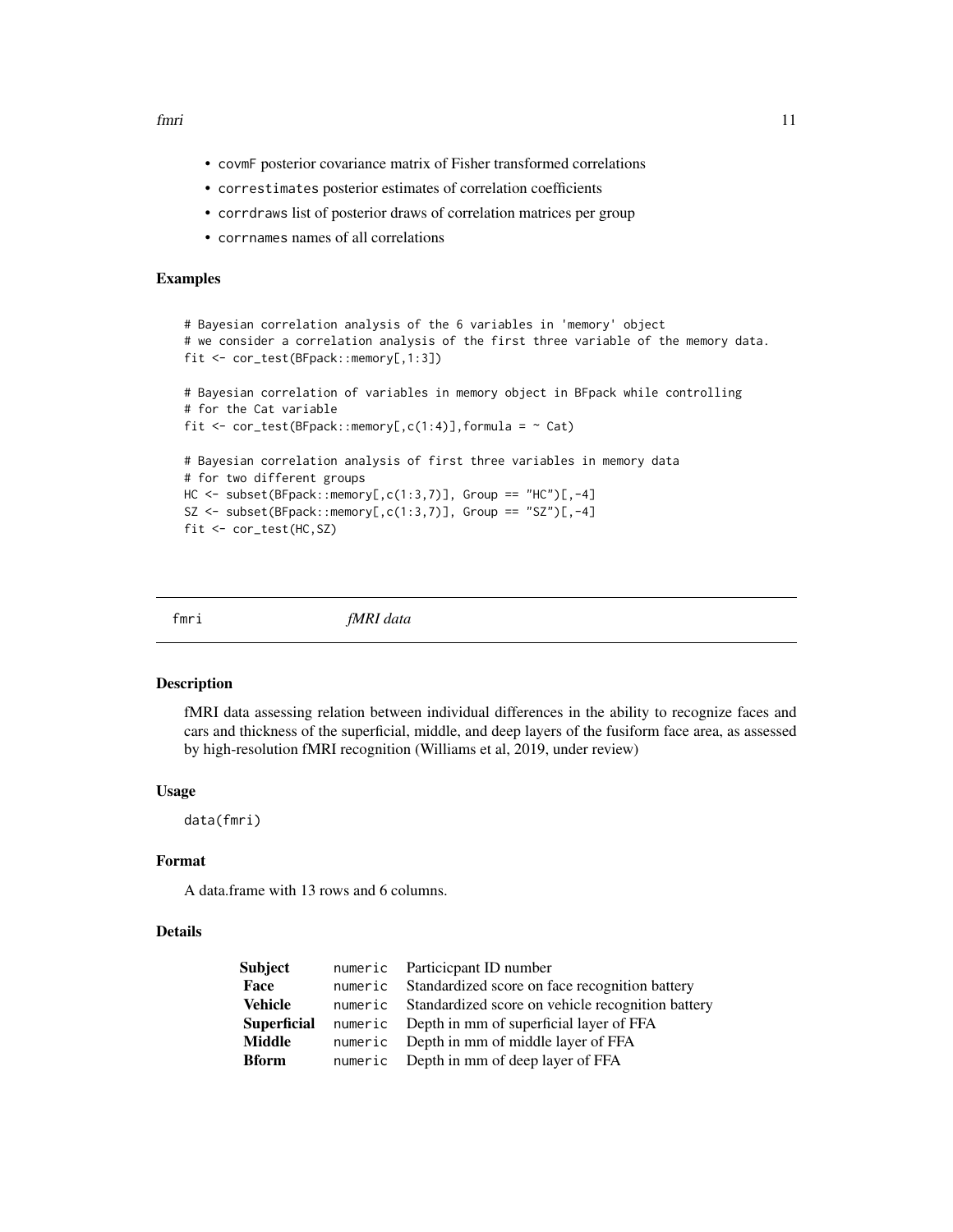#### <span id="page-11-0"></span>References

McGuigin, R.W., Newton, A.T., Tamber-Rosenau, B., Tomarken, A.J, & Gauthier, I. (under review). Thickness of deep layers in the fusiform face area predicts face recognition.

memory *Memory data on health and schizophrenic patients*

#### Description

Data set from study assessing differences between schizophrenic patients and healthy control participants in patterns of correlations among 6 verbal memory tasks (Ichinose et al., 2019).

| Im    | numeric Percent correct on immediate recall of 3 word lists                  |
|-------|------------------------------------------------------------------------------|
| Del   | numeric Percent correct on delayed recall of 3 word lists                    |
| Wmn   | numeric Number correct on letter-number span test of auditory working memory |
| Cat   | numeric Number correct on category fluency task                              |
| Fas   | numeric Number correct on letter fluency task                                |
| Rat   | numeric Number correct on remote associates task                             |
| Group | $factor$ Participant Group (HC = Healthy Control; $SZ = Schizophrenia$ )     |

#### Usage

data(memory)

#### Format

A data.frame with 40 rows and 8 columns.

#### References

Ichinose, M.C., Han, G., Polyn, S., Park, S., & Tomarken, A.J. (2019). Verbal memory performance discordance in schizophrenia: A reflection of cognitive dysconnectivity. Unpublished manuscript.

| relevents |  |
|-----------|--|
|           |  |

relevents *A sequence of innovation-related e-mail messages*

# Description

A time-ordered sequence of 247 communication messages between 25 actors.

#### Usage

data(relevents)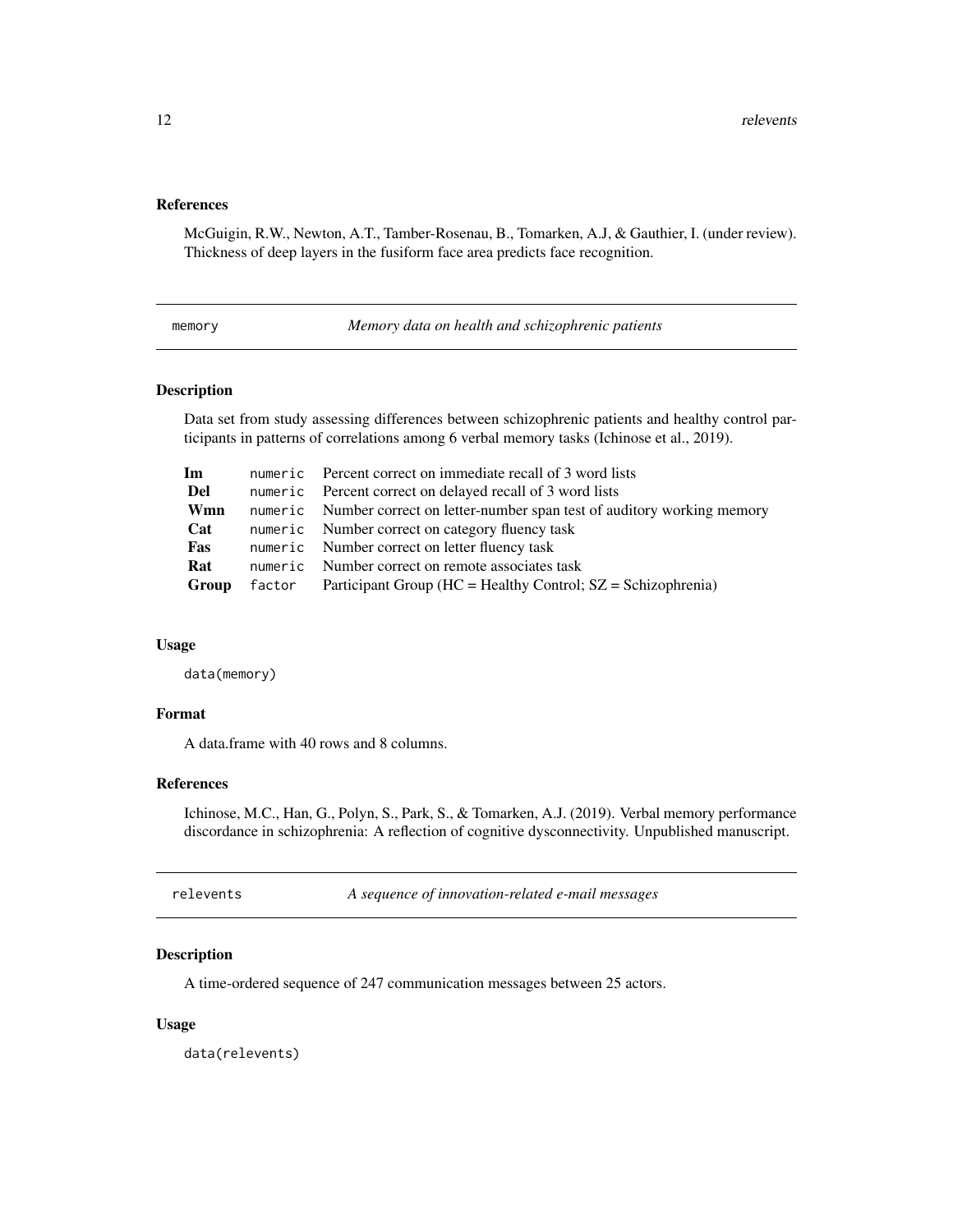<span id="page-12-0"></span>same\_location 13

# Format

dataframe (247 rows, 3 columns)

| relevents\$time                                       | numeric Time of the e-mail message, in seconds since onset of the observation        |
|-------------------------------------------------------|--------------------------------------------------------------------------------------|
| relevents\$sender                                     | integer ID of the sender, corresponding to the employee IDs in the actors data frame |
| <b>relevents Speceiver</b> integer ID of the receiver |                                                                                      |

#### Details

The related data files 'actors', 'same\_location', 'same\_culture' contain information on the actors and three event statistics respectively.

same\_culture *Same culture event statistic*

#### Description

A matrix coding whether senders of events (in the rows) and receivers of events (in the column) have the background culture. Related to the 'events' data object, that contains a relational event sequence, and the 'actors' object, that contains information on the 25 actors involved in the relational event sequence.

#### Usage

```
data(same_culture)
```
#### Format

dataframe (25 rows, 4 columns)

same\_culture integer Event statistic. Matrix with senders in the rows and receivers in the columns. The event statistic is

same\_location *Same location event statistic*

# Description

A matrix coding whether senders of events (in the rows) and receivers of events (in the column) have the same location. Related to the 'events' data object, that contains a relational event sequence, and the 'actors' object, that contains information on the 25 actors involved in the relational event sequence.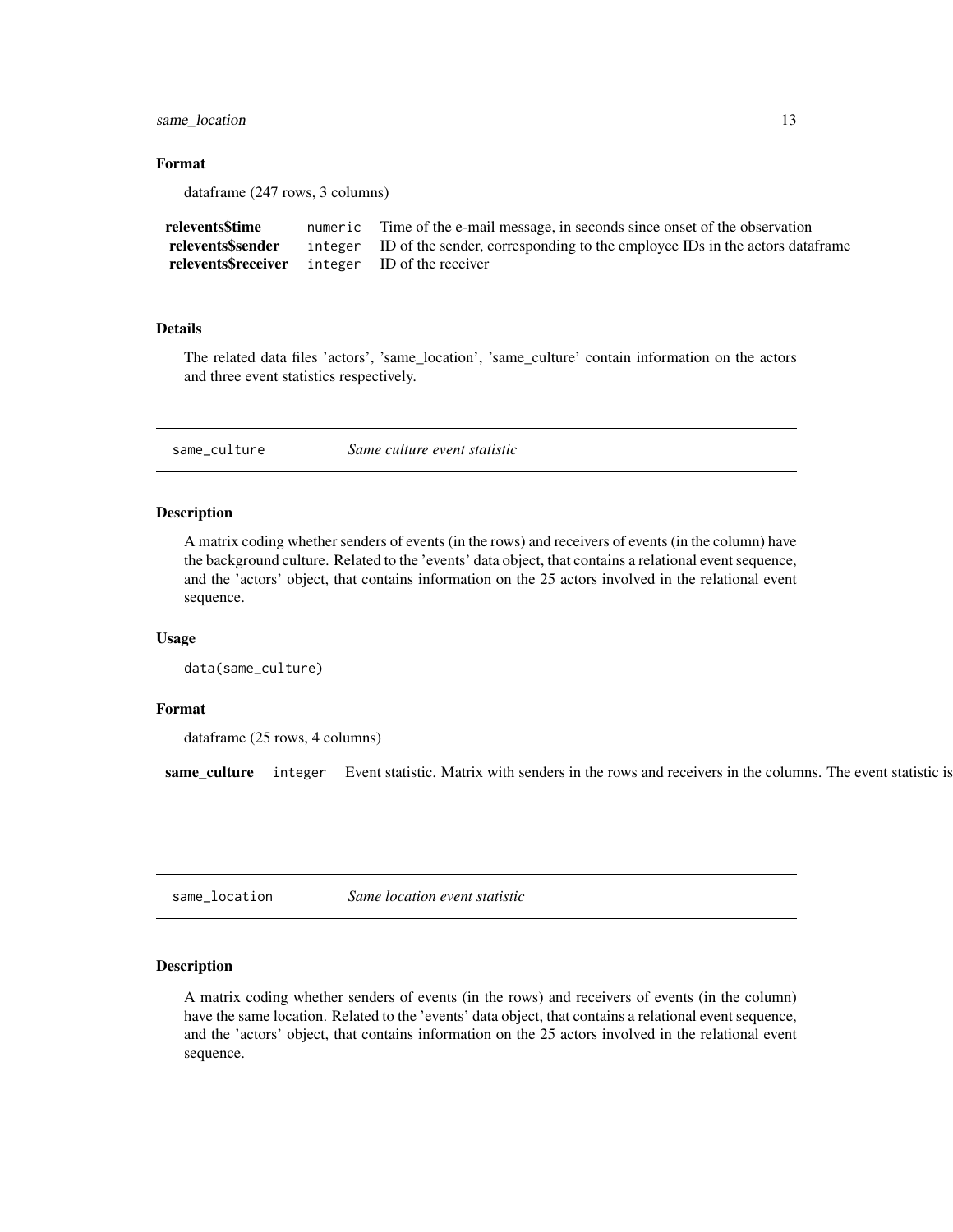#### Usage

data(same\_location)

#### Format

dataframe (25 rows, 4 columns)

same\_location integer Event statistic. Matrix with senders in the rows and receivers in the columns. The event statistic i

sivan *Wason task performance and morality*

#### Description

Data from an experimental study, using the Wason selection task (Wason 1968) to examine whether humans have cognitive adaptations for detecting violations of rules in multiple moral domains. Moral domains are operationalized in terms of the five domains of the Moral Foundations Questionnaire (Graham et al. 2011). These data were simulated using the R-package synthpop, based on the characteristics of the original data.

#### Usage

data(sivan)

#### Format

A data.frame with 887 rows and 12 columns.

#### Details

| sex               | factor  | Participant sex                                                                                   |
|-------------------|---------|---------------------------------------------------------------------------------------------------|
| age               | integer | Participant age                                                                                   |
| nationality       | factor  | Participant nationality                                                                           |
| politics          | integer | How would you define your political opinions? Likert type scale, from 1 (Liberal) to 6 (Conserval |
| <b>WasonOrder</b> | factor  | Was the Wason task presented before, or after the MFQ?                                            |
| Harm              | numeric | MFO harm domain.                                                                                  |
| <b>Fairness</b>   | numeric | MFO fairness domain.                                                                              |
| Loyalty           | numeric | MFO loyalty domain.                                                                               |
| <b>Purity</b>     | numeric | MFO purity domain.                                                                                |
| <b>Tasktype</b>   | ordered | How was the Wason task framed?                                                                    |
| GotRight          | factor  | Did the participant give the correct answer to the Wason task?                                    |

<span id="page-13-0"></span>14 sivan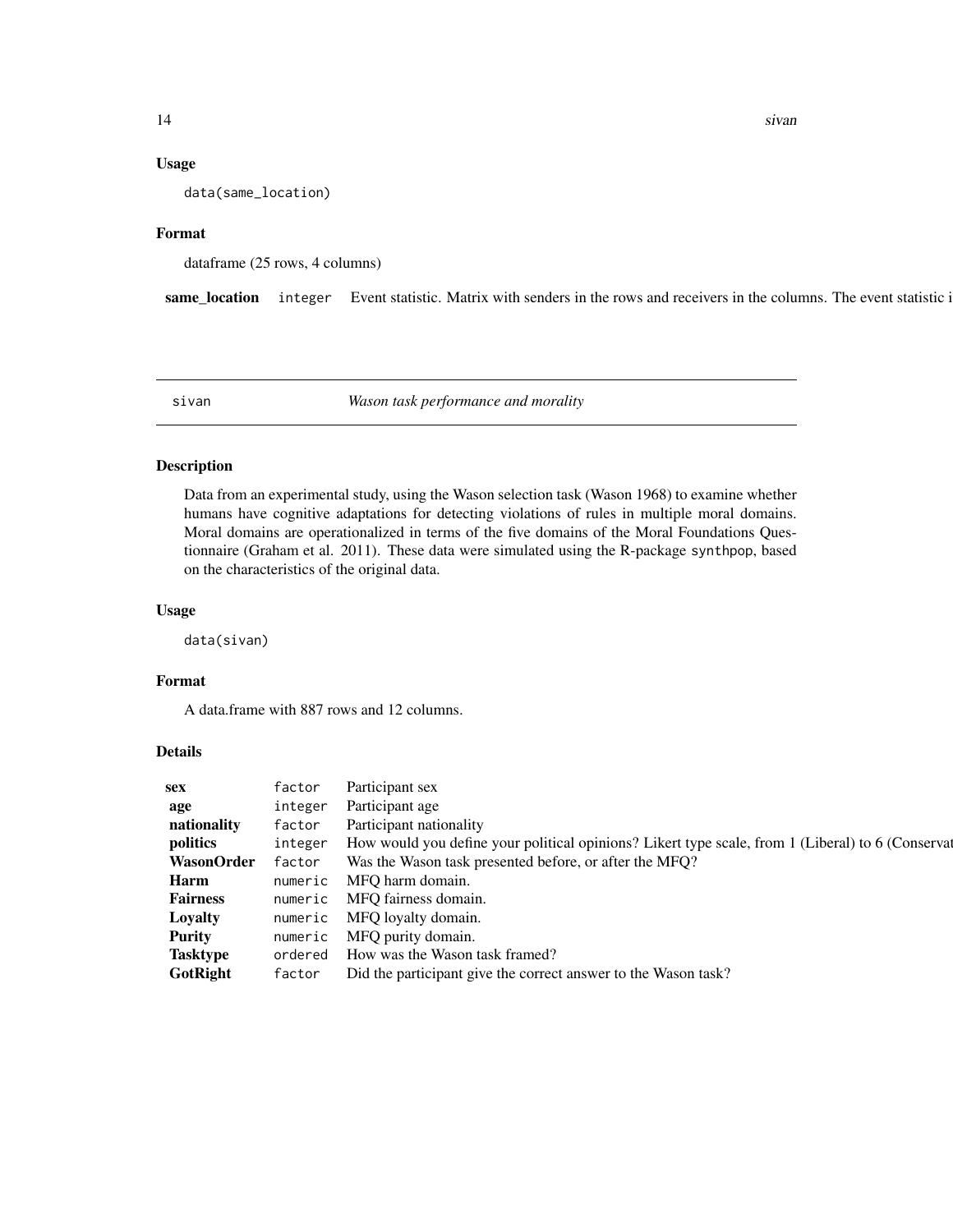#### <span id="page-14-0"></span>timssICC and the state of the state of the state of the state of the state of the state of the state of the state of the state of the state of the state of the state of the state of the state of the state of the state of t

#### References

Sivan, J., Curry, O. S., & Van Lissa, C. J. (2018). Excavating the Foundations: Cognitive Adaptations for Multiple Moral Domains. Evolutionary Psychological Science, 4(4), 408–419. doi:10.1007/s40806- 018-0154-8

| Data come from an experimental study (Rosa, Rosa, Sarner, and Bar-          |
|-----------------------------------------------------------------------------|
| rett, 1998) that were also used in Howell (2012, p.196). An experi-         |
| ment was conducted to investigate if Therapeutic Touch practitioners        |
| who were blindfolded can effectively identify which of their hands is       |
| below the experimenter $\bar{z}$ . Twenty-eight practitioners were involved |
| and tested 10 times in the experiment. Researchers expected an aver-        |
| age of 5 correct answers from each practitioner as it is the number by      |
| chance if they do not outperform others.                                    |
|                                                                             |

# Description

correct integer How many correct answers are from each practitioner)

#### Usage

```
data(therapeutic)
```
#### Format

A data.frame with 22 rows and 1 column.

#### References

Howell, D. (2012). Statistical methods for psychology (8th ed.). Belmont, CA: Cengage Learning.

| timssICC |           | Trends in International Mathematics and Science Study (TIMSS) |  |  |  |
|----------|-----------|---------------------------------------------------------------|--|--|--|
|          | 2011-2015 |                                                               |  |  |  |

### Description

A stratified sample was drawn by country and school to obtain a balanced sample of  $p = 15$  grade-4 students per school for each of four countries (The Netherlands (NL), Croatia (HR), Germany (DE), and Denmark (DK)) and two measurement occasions (2011, 2015). Achievement scores (first plausible value) of overall mathematics were considered. Performances of fourth and eight graders from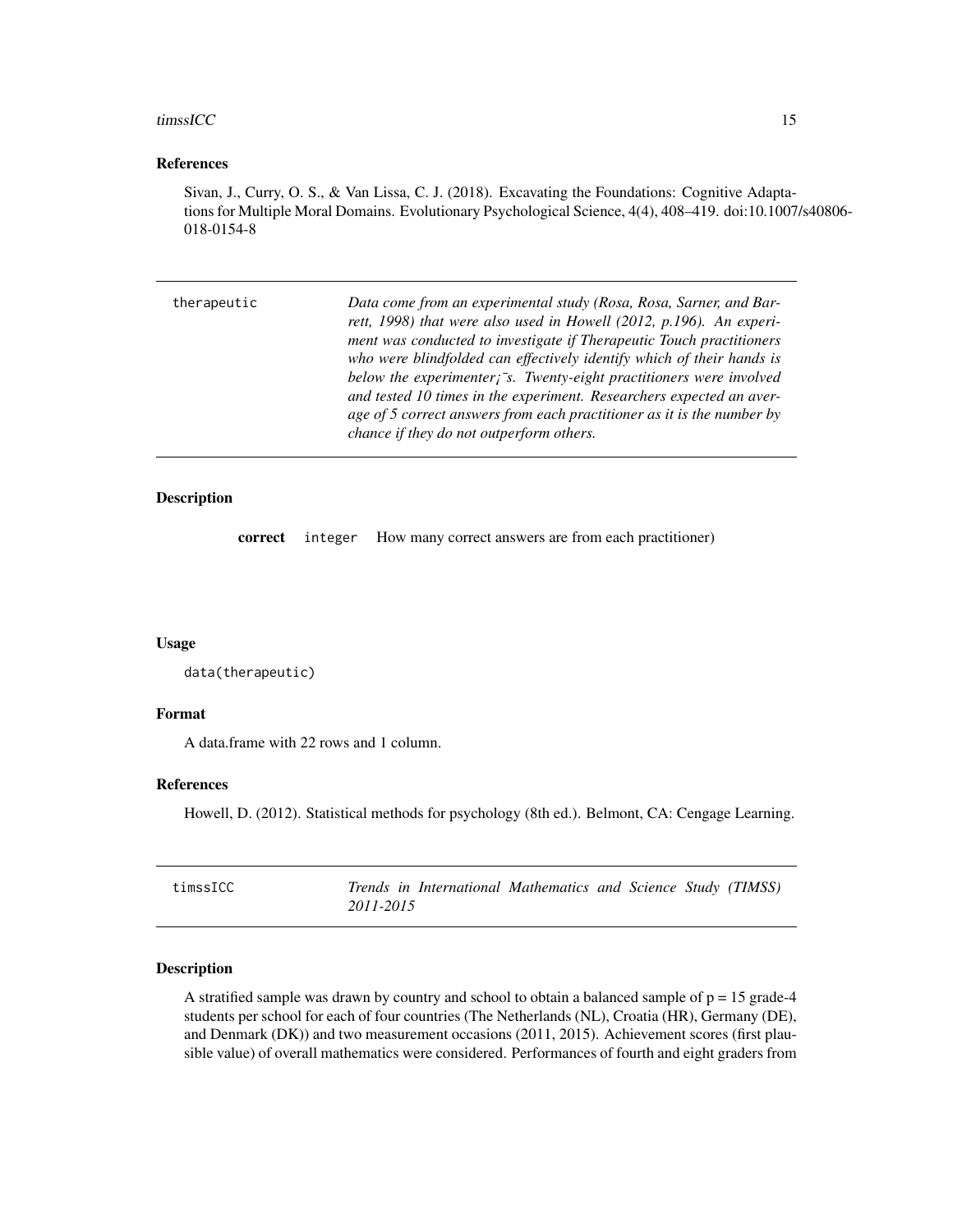more than 50 participating countries around the world can be found at (https://www.iea.nl/timss) The TIMSS achievement scale is centered at 500 and the standard deviation is equal to 100 scale score points. The TIMSS data set has a three-level structure, where students are nested within classrooms/schools, and the classrooms/schools are nested within countries. Only one classroom was sampled per school. Changes in the mathematics achievement can be investigated by examining the grouping of students in schools across countries. Changes in country-specific intraclass correlation coefficient from 2011 to 2015, representing heterogeneity in mathematic achievements within and between schools across years, can be tested. When detecting a decrease in average performance together with an increase of the intraclass correlation, a subset of schools performed worse. For a constant intraclass correlation across years the drop in performance applied to the entire population of schools. For different countries, changes in the intraclass correlation across years can be tested concurrently to examine also differences across countries.

#### Usage

data(timssICC)

# Format

A data.frame with 16770 rows and 15 columns.

#### Details

| math        | numeric | math score child                         |
|-------------|---------|------------------------------------------|
| groupNL11   | numeric | Indicator for child from NL in 2011      |
| groupNL15   | numeric | Indicator for child from NL in 2015      |
| groupHR11   | numeric | Indicator for child from HR in 2011      |
| groupHR15   | numeric | Indicator for child from HR in 2015      |
| groupDE11   | numeric | Indicator for child from DE in 2011      |
| groupDE15   | numeric | Indicator for child from DE in 2015      |
| groupDR11   | numeric | Indicator for child from DK in 2011      |
| groupDR15   | numeric | Indicator for child from DK in 2015      |
| gender      | numeric | Female=0,Male=1                          |
| weight      | numeric | Child sampling weight                    |
| yeargender  | numeric | Interaction for occassion and gender     |
| lln         | numeric | total number of children in school-class |
| groupschool | factor  | Nested indicator for school in country   |
| schoolID    | factor  | Unique indicator for school              |

#### References

Mulder, J. & Fox, J.-P. (2019). Bayes factor testing of multiple intraclass correlations. Bayesian Analysis. 14, 2, p. 521-552.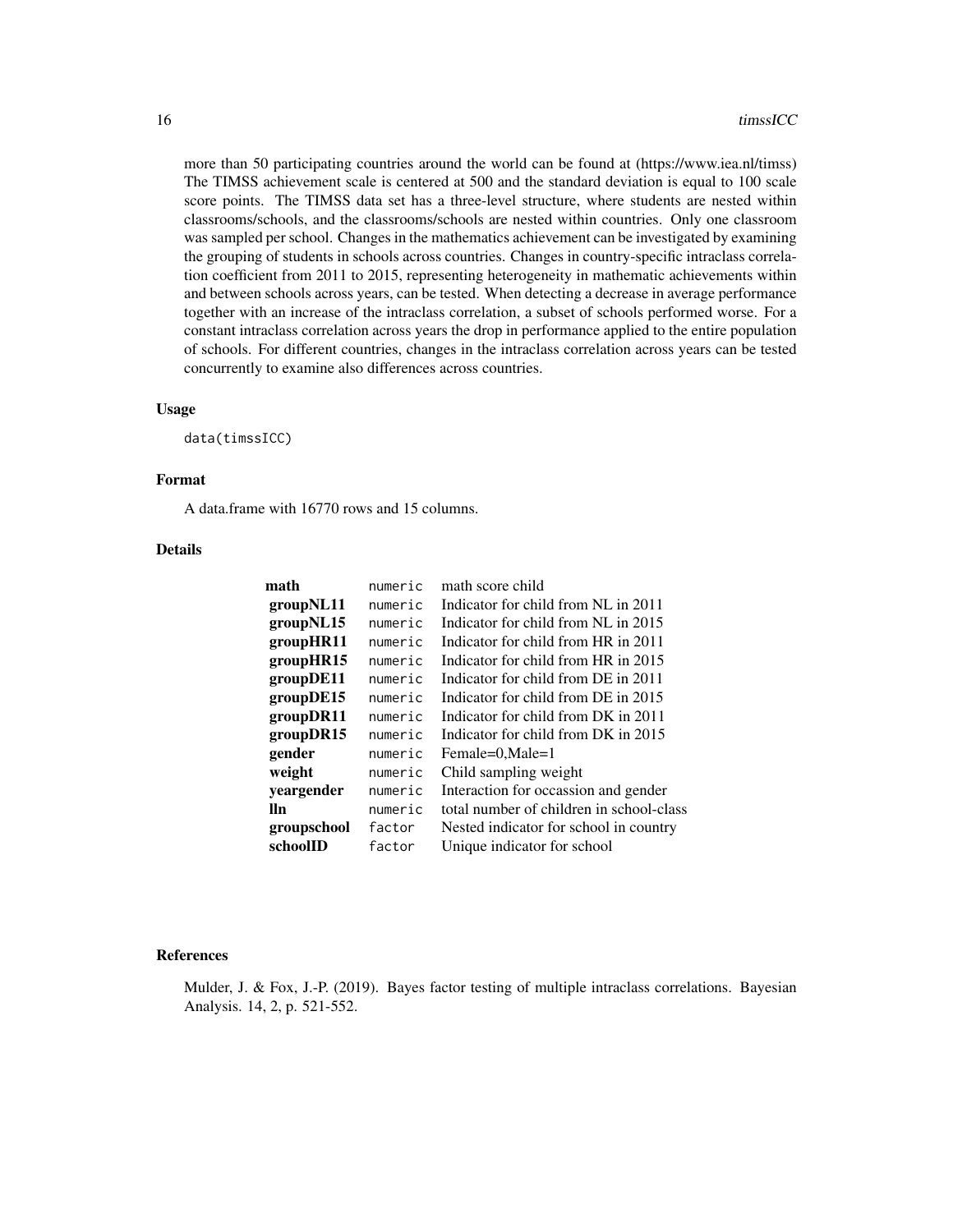<span id="page-16-0"></span>

#### Description

Data from an experimental study where participants have to guess the price of a plasma tv. There were two experimental conditions. These data were simulated using the sufficient statistics from Janiszewski & Uy (2008).

# Usage

```
data(tvprices)
```
# Format

A data.frame with 59 rows and 3 columns.

# Details

| price      | numeric | Participant z-scores of price |
|------------|---------|-------------------------------|
| anchor     | factor  | Participant anchor            |
| motivation | factor  | motivation to change          |

## References

Janiszewski, C., & Uy, D. (2008). Precision of the anchor influences the amount of adjustment. Psychological Science, 19(2), 121–127. doi:10.1111/j.1467-9280.2008.02057.x

wilson *Facial trustworthiness and criminal sentencing*

#### Description

Data from a correlational study in which the correlation between ratings of facial trustworthiness of inmates was correlated with whether they had received the death penalty or not (wilson and Rule, 2015). These data were simulated using the R-package synthpop, based on the characteristics of the original data.

#### Usage

data(wilson)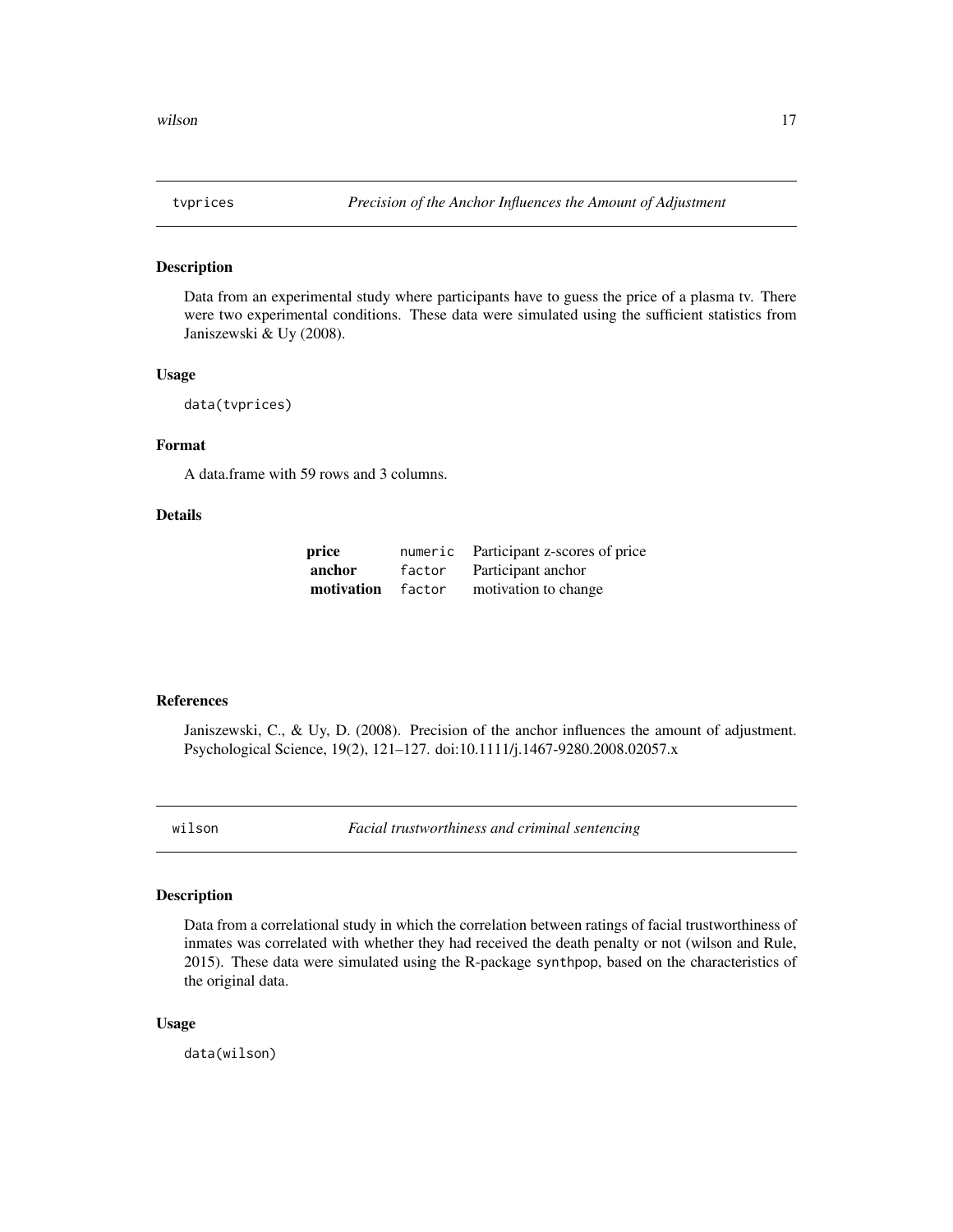18 wilson

# Format

A data.frame with 742 rows and 13 columns.

# Details

| stim      | integer | Stimulus Number                                                                                        |
|-----------|---------|--------------------------------------------------------------------------------------------------------|
| sent      | integer | Sentence: $1 = \text{Death}$ , $0 = \text{Life}$                                                       |
| race      | integer | Race: $1 =$ White, $-1 =$ Black                                                                        |
| glasses   | integer | Glasses: $1 = Yes$ , $0 = No$                                                                          |
| tattoos   | integer | Tattoos: $1 = Yes$ , $0 = No$                                                                          |
| ztrust    | numeric | Trustworthiness                                                                                        |
| trust_2nd | numeric | Trustworthiness ratings with 2nd control group; Death targets are same as in primary analysis, Life ta |
| afro      | numeric | raw Afrocentricity ratings.                                                                            |
| zAfro     | numeric | Afrocentricity ratings normalized within target race. Analyses in paper were done with this variable.  |
| attract   | numeric | Attractiveness                                                                                         |
| fWHR      | numeric | facial width-to-height                                                                                 |
| afWHR     | numeric | fWHR normalized within target race. Analyses in paper were done with this variable                     |
| maturity  | numeric | <b>Maturity</b>                                                                                        |
|           |         |                                                                                                        |

# References

Wilson, J. P., & Rule, N. O. (2015). Facial Trustworthiness Predicts Extreme Criminal-Sentencing Outcomes. Psychological Science, 26(8), 1325–1331. doi: 10.1177/0956797615590992